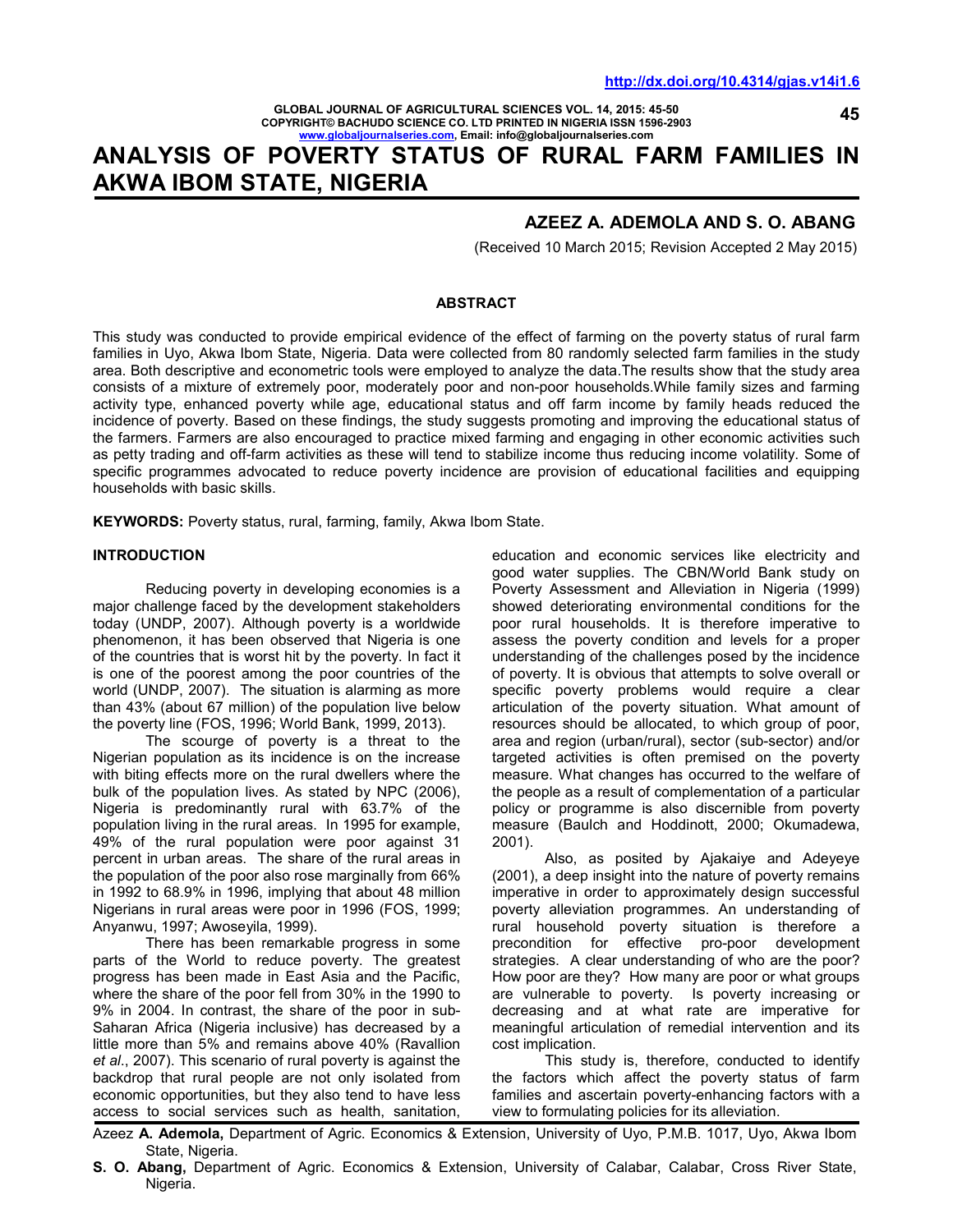The study was conducted in Uyo Local Government Area (LGA), the capital city of Akwa Ibom State. Primary data were sourced from a survey carried out in the study area in 2006 using a structured questionnaire. Eighty (80) farm families were randomly sampled from Anua and Afaha Oku villages representing Offot and Oku clans respectively in the Local Government Area.

 Uyo L.G.A. has a total land mass of about 304,769 sq. km with estimated population of 291,835 people (NPC, 2006). The major occupations of the people are farming and petty trading. They grow a wide range of food crops such as cassava, waterleaf, Telfaria and cash crops like oil palm and rubber.

 The analytical techniques used in the study were descriptive (use of percentages) and econometric (logit model).The poverty line was used to determine the scope of the poverty problem. This was constructed using the mean per capita household expenditure (MPCHHE). To ascertain the effect of certain factors on poverty status of households, logit analysis was used. The logit model based on the assumptions of Pindict and Rubenfeld (1982) and Bidani and Ravallion (1994) was used and is stated in general form as shown in equation (1).

### Pi =  $E(Y - 1/X_i)$

- Pi  $= 1$
- $1 + e^{-zi}$  .....<br>= poverty …………………………….. (1) where  $Y =$  poverty status of household
	- (probability of being poor).
		- $X_i$  = vector of independent variables.<br>E = familiar base of the natural logar
		- familiar base of the natural logarithm
		- $z_i =$   $b_1 + b_2x_i$
- Stated explicitly as: Y = f(x1, x2 … x9)………………. (2) Probability of being poor (poverty level of household)
	-
	- $X_1 =$  Age of household head(years)<br> $X_2 =$  Sex of household head (D = 1) Sex of household head ( $D = 1$  if male, 0  $X_3$  =  $\qquad$  = otherwise)<br> $X_3$  =  $\qquad$  Household s
	- Household size (number of persons in the household)
	- $X_4$  = educational status of household head (no. of years of formal schooling)<br> $X_5 =$  farm income in Naira/household
	- $X_5$  = farm income in Naira/household<br> $X_6$  = years in farming(number)
	- $X_6$  = years in farming(number)<br> $X_7$  = off-farm income of houser
	- $X_7$  = off-farm income of household in Naira<br> $X_8$  = Type of farming activity (D = 1 if crop,
	- Type of farming activity ( $D = 1$  if crop, 0 – otherwise)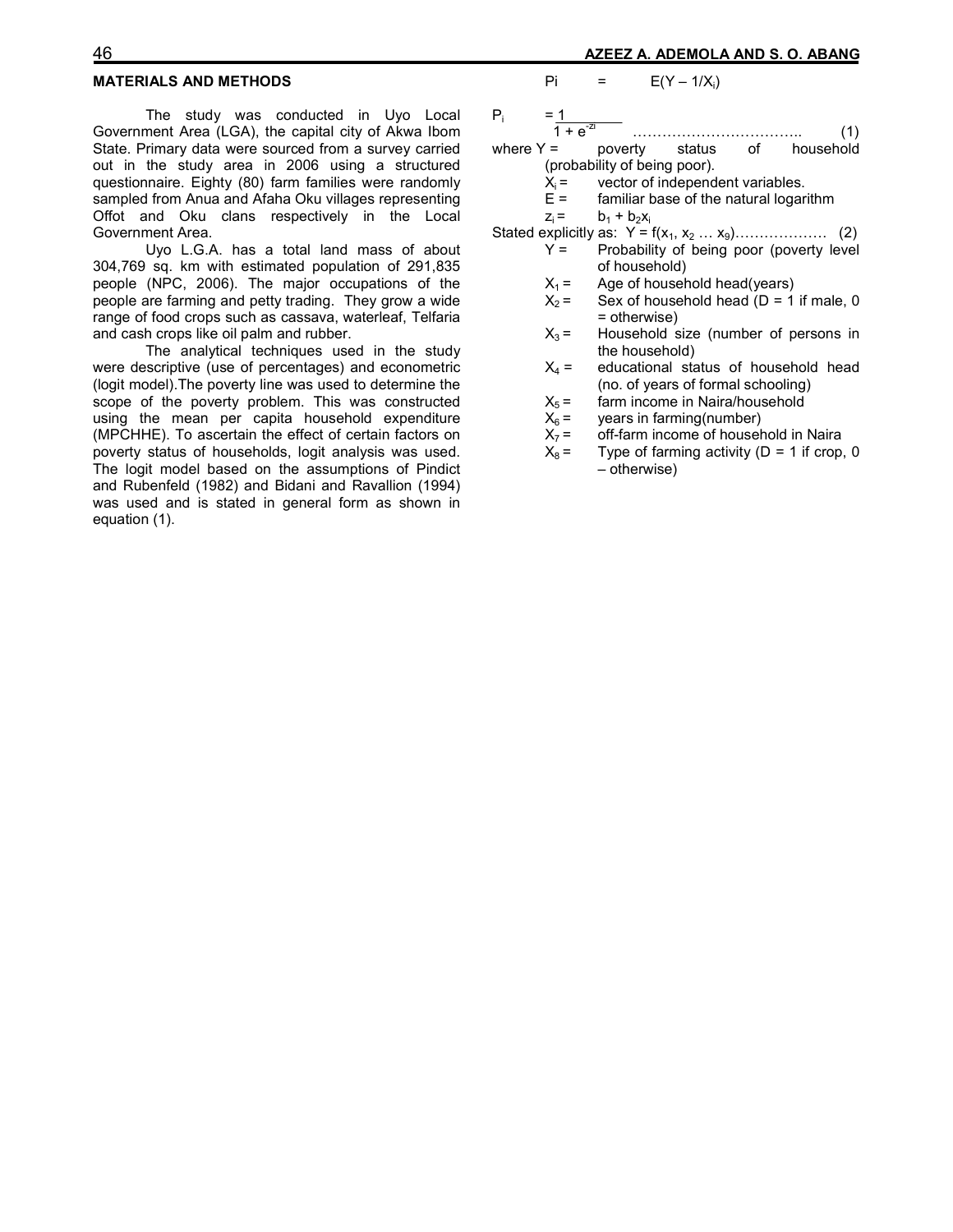# **RESULTS AND DISCUSSION**

#### **Socio-Economic Characteristics**

**Age:** Majority of the household heads sampled were between the ages of 38 and 50 years. Considering the average ages of household heads according to the farming system engaged in, those in crop farming have an average age of 44 years; mixed farming 42 years and livestock 40 years. This shows that farmers are in their economic active age (Table 1).

|                | <b>Socio-Economic Variables</b>          | <b>Mixed Farmers</b> |                   | Livestock<br><b>Farmers</b> |                          | <b>Crop Farmers</b> |                           | <b>Total</b> |                         |       |
|----------------|------------------------------------------|----------------------|-------------------|-----------------------------|--------------------------|---------------------|---------------------------|--------------|-------------------------|-------|
| No.            |                                          | Freq.                | %                 | Freq.                       | $\frac{9}{6}$            |                     | Freq.                     | $\%$         | Freq.                   | $\%$  |
|                | Age                                      |                      |                   |                             |                          |                     |                           |              |                         |       |
| 1              | < 20                                     | 8                    | 10.0              | 4                           | 5.0                      |                     | $\mathfrak{B}$            | 3.75         | 15                      | 18.75 |
|                | $20 - 40$                                | 18                   | 22.5              | 10                          |                          | 12.5                | 14                        | 17.5         | 42                      | 52.50 |
|                | 41-60                                    | 10                   | 12.5              | $\overline{2}$              | 2.5                      |                     | 4                         | 5.0          | 16                      | 20.0  |
|                | >60                                      | 4                    | 5.0               | $\overline{2}$              | 2.5                      |                     | $\mathbf{1}$              | 1.25         | $\overline{7}$          | 8.75  |
|                |                                          |                      |                   |                             |                          |                     |                           |              |                         |       |
|                |                                          |                      |                   |                             |                          |                     |                           |              |                         |       |
|                | Total                                    | 40                   | $\overline{50.0}$ | $\overline{18}$             |                          | 22.5                | 22                        | 27.50        | 80                      | 100.0 |
| $\overline{2}$ | of<br>Household<br>Gender                |                      |                   |                             |                          |                     |                           |              |                         |       |
|                | Heads:                                   |                      |                   |                             |                          |                     |                           |              |                         |       |
|                | Male                                     | 31                   | 38.75             | 8                           |                          | 10.00               | 18                        | 22.50        | 57                      | 71.25 |
|                | Female                                   | 9                    | 11.25             | 10                          |                          | 12.50               | 4                         | 5.00         | 23                      | 28.75 |
|                |                                          |                      |                   |                             |                          |                     |                           |              |                         |       |
|                | Total<br>$\overline{of}$                 | 40                   | 50.00             | 18                          |                          | 22.50               | 22                        | 27.50        | 80                      | 100.0 |
| 3              | Educational<br>Level<br>Household Heads: |                      |                   |                             |                          |                     |                           |              |                         |       |
|                | No Formal Education                      | 21                   | 26.25             | 10                          |                          | 12.50               | 11                        | 13.75        | 42                      | 52.5  |
|                |                                          |                      | 6.25              | $\overline{2}$              |                          | 2.50                | $\ensuremath{\mathsf{3}}$ | 3.75         | 10                      | 12.5  |
|                | Primary<br>Secondary                     | 5<br>4               | 5.00              | $\overline{2}$              |                          | 2.50                | $\overline{2}$            | 2.50         | 8                       | 10.0  |
|                |                                          | 10                   |                   | $\overline{\mathbf{4}}$     |                          | 5.00                | $\,6$                     | 7.50         | 20                      | 25.0  |
|                | <b>Higher Institution</b><br>Total       | 40                   | 12.50<br>50.00    | $\overline{18}$             |                          | 22.50               | $\overline{22}$           | 27.50        | 80                      | 100.0 |
| $\overline{4}$ | Household Size (Persons)                 |                      |                   |                             |                          |                     |                           |              |                         |       |
|                |                                          |                      |                   |                             |                          |                     |                           |              |                         |       |
|                | $1 - 3$                                  | 10                   | 12.20             | 5                           |                          | 6.25                | $\overline{7}$            | 8.75         | 22                      | 27.5  |
|                | $4 - 6$                                  | 19                   | 23.75             | $\boldsymbol{9}$            |                          | 11.25               | 10                        | 12.50        | 38                      | 47.5  |
|                | $7 - 10$                                 | 7                    | 8.75              | 3                           |                          | 3.75                | 5                         | 6.50         | 15                      | 18.25 |
|                | 11 and above                             | $\overline{4}$       | 5.00              | 1                           |                          | 1.25                |                           |              | $5\phantom{.0}$         | 6.25  |
|                | Total                                    | 40                   | 50.00             | 18                          |                          | 22.50               | $\overline{22}$           | 27.50        | 80                      | 100.0 |
| 5              | Monthly<br>from<br>income                |                      |                   |                             |                          |                     |                           |              |                         |       |
|                | Farming                                  |                      |                   |                             |                          |                     |                           |              |                         |       |
|                | (M) < 1,000                              | 8                    | 10.00             | $\sqrt{2}$                  |                          | 2.50                | 10                        | 12.50        | 20                      | 25.0  |
|                | $1,000 - 4,000$                          | 10                   | 12.50             | $\,6$                       |                          | 7.50                | 8                         | 10.00        | 24                      | 30.0  |
|                | $4,001 - 10,000$                         | 15                   | 18.75             | 8                           |                          | 10.00               | $\overline{\mathbf{4}}$   | 5.00         | 27                      | 33.75 |
|                | $10,001 - 15,000$                        | 5                    | 6.25              | 1                           |                          | 1.25                | $\blacksquare$            |              | 6                       | 7.5   |
|                | 15,001 and above                         | $\overline{2}$       | 2.50              | $\mathbf{1}$                |                          | 1.25                |                           |              | $\mathbf{3}$            | 3.75  |
|                | Total                                    | 40                   | 50.00             | 18                          |                          | 22.50               | 22                        | 27.50        | $\overline{80}$         | 100.0 |
|                | <b>Mean Income</b>                       | N9,045.22            |                   | N16,309.40                  |                          |                     | N5,532.14                 |              |                         |       |
| $\,6\,$        | Monthly income from Non-                 |                      |                   |                             |                          |                     |                           |              |                         |       |
|                | farming $(M)$                            |                      |                   |                             |                          |                     |                           |              |                         |       |
|                | < 1,000                                  | $\overline{2}$       | 2.50              | $\overline{\phantom{a}}$    | $\overline{\phantom{a}}$ |                     | $\sqrt{2}$                | 2.50         | $\overline{\mathbf{4}}$ | 5.0   |
|                | $1,000 - 4,000$                          | 8                    | 10.00             | $\mathbf{1}$                |                          | 1.25                | $\blacksquare$            |              | 9                       | 11.25 |
|                | $4,001 - 10,000$                         | 12                   | 15.00             | $\mathbf{1}$                |                          | 1.25                | $\mathbf{1}$              | 1.25         | 14                      | 17.5  |
|                | $10,001 - 15,000$                        | 6                    | 7.50              | 6                           |                          | 7.50                | 10                        | 12.50        | 22                      | 27.5  |
|                | 15,001 and above                         | $\overline{2}$       | 2.50              | 10                          |                          | 12.50               | 9                         | 11.25        | 31                      | 38.75 |
|                | Total                                    | 40                   | 50.00             | 18                          |                          | 22.50               | 22                        | 27.50        | 80                      | 100.0 |
|                | <b>Mean Income</b>                       | N17,840.00           |                   | N18,846.00                  |                          |                     | N13,462.00                |              |                         |       |
|                |                                          |                      |                   |                             |                          |                     |                           |              |                         |       |
| $\overline{7}$ | Land Tenureship                          |                      |                   |                             |                          |                     |                           |              |                         |       |
|                | Owned land                               | 12                   | 15.0              | 10                          |                          | 12.5                | $\overline{\mathbf{4}}$   | 5.0          | 26                      | 32.5  |
|                | Family land                              | 20                   | 25.00             | $\overline{2}$              |                          | 2.5                 | $\overline{7}$            | 8.75         | 29                      | 36.25 |
|                | Lease                                    | 8                    | 10.0              | 6                           |                          | 7.5                 | 11                        | 13.7         | 25                      | 31.25 |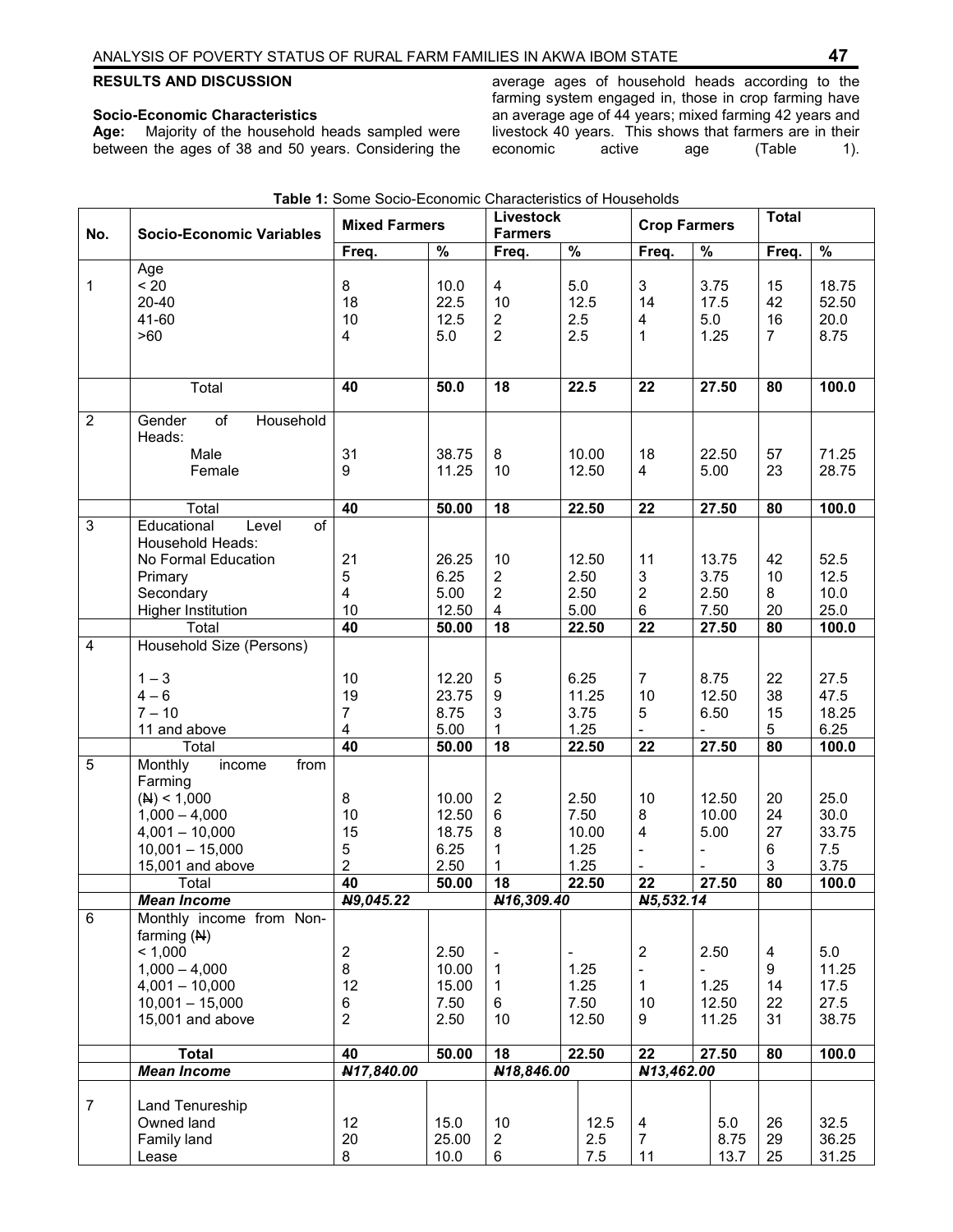|   |                                                                              |                                                                    |      |                                                              |      |                                                          | 5    |    |       |
|---|------------------------------------------------------------------------------|--------------------------------------------------------------------|------|--------------------------------------------------------------|------|----------------------------------------------------------|------|----|-------|
|   | Total                                                                        | 40                                                                 | 50.0 | 18                                                           | 22.5 | 22                                                       | 27.5 | 80 | 100.0 |
| 8 | Household expenditure<br>Food<br>Housing<br>Health<br>Education<br>Transport | N<br>91,200.00<br>30,600.00<br>45,800.00<br>20,500.00<br>13,980.00 |      | 45,400.00<br>25,300.00<br>21,200.00<br>15,400.00<br>7,600.00 |      | 33,150.0<br>21,300.0<br>13,800.0<br>16,200.0<br>8,000.00 |      |    |       |
|   | Mean Expenditure                                                             | 5,052.66                                                           |      | 6,382.00<br>$- - -$                                          |      | 4,156.70                                                 |      |    |       |

**Source:** Field Survey, 2012

# **Table 2:** Poverty status of respondents

| No. | <b>Socio-Economic Variables</b> | <b>Mixed Farmers</b>     |       | Livestock<br><b>Farmers</b> |       | <b>Crop Farmers</b> |       |
|-----|---------------------------------|--------------------------|-------|-----------------------------|-------|---------------------|-------|
|     |                                 | Frea.                    | %     | Frea.                       | %     | Frea.               | %     |
|     |                                 |                          |       |                             |       |                     |       |
|     | Non-Poor                        | 15                       | 18.75 | 14                          | 17.50 | 11                  | 13.75 |
| ĨÌ  | Moderately Poor                 | 25                       | 31.25 | 4                           | 5.00  | 3                   | 3.75  |
| Ϊİ  | Core Pore                       | $\overline{\phantom{0}}$ |       | $\overline{\phantom{0}}$    |       | 8                   | 10.00 |
|     |                                 | 40                       | 50.00 | 18                          | 22.50 | 22                  | 27.50 |

**Source:** Field Survey, 2012

## **Table 3:** Poverty gap index for households

|                 | <b>Mixed Farmers</b>               | <b>Livestock Farmers</b>                     | <b>Crop Farmers</b> |
|-----------------|------------------------------------|----------------------------------------------|---------------------|
| Moderately Poor | 0.53                               | 0.02                                         | 0.187               |
| Core Poor       | $\overline{\phantom{0}}$<br>$\sim$ | $\overline{\phantom{0}}$<br>_____<br>- - - - | 0.036               |

**Source:** Field Survey, 2012

## **Table 4:** Logit model result for households

|       | <b>Variables</b>                     | <b>Estimated</b><br><b>Parameters</b> | <b>Standard</b><br>Error | <b>Parameter</b><br><b>Standard</b><br>Error |
|-------|--------------------------------------|---------------------------------------|--------------------------|----------------------------------------------|
| $X_1$ | Age of Household Heads               | $-5.7363$                             | 2.526                    | $-2.2298*$                                   |
| $X_2$ | Gender of Household Head             | 0.2788                                | 0.5796                   | 0.4810                                       |
| $X_3$ | <b>Household Size</b>                | $-1.8016$                             | 0.9951                   | 1.8104***                                    |
| $X_4$ | Educational Status of Household Head | 4.7756                                | 2.2740                   | $2.1001*$                                    |
| $X_5$ | Farm Income                          | $-6.9433$                             | 1.6969                   | $-4.0917$                                    |
| $X_6$ | Years in Farming                     | 0.9428                                | 1.0778                   | 0.8747                                       |
| $X_7$ | Off-Farm Income                      | $-1.6354$                             | 5.5324                   | $-0.2956*$                                   |
| $X_8$ | <b>Type of Farming Activity</b>      | 2.1747                                | 0.8777                   | $-2.4778**$                                  |

Person  $X^2$  = 136.26 Estimated Poverty Probability = 0.97<br>
Log likelihood Ratio = 136.26  $*$  Significant at 1% = 2.575 Log likelihood Ratio = 136.26<br> $P = 0.63$  $P = 0.63$ <br>  $N = 80$ <br>  $N = 80$ <br>  $N = 1.64$ <br>  $N = 80$ <br>  $N = 1.64$  $R^2$  = 0.5475

\*\*\* Significant at  $10\% = 1.645$ 

**Source:** Computer Print Out.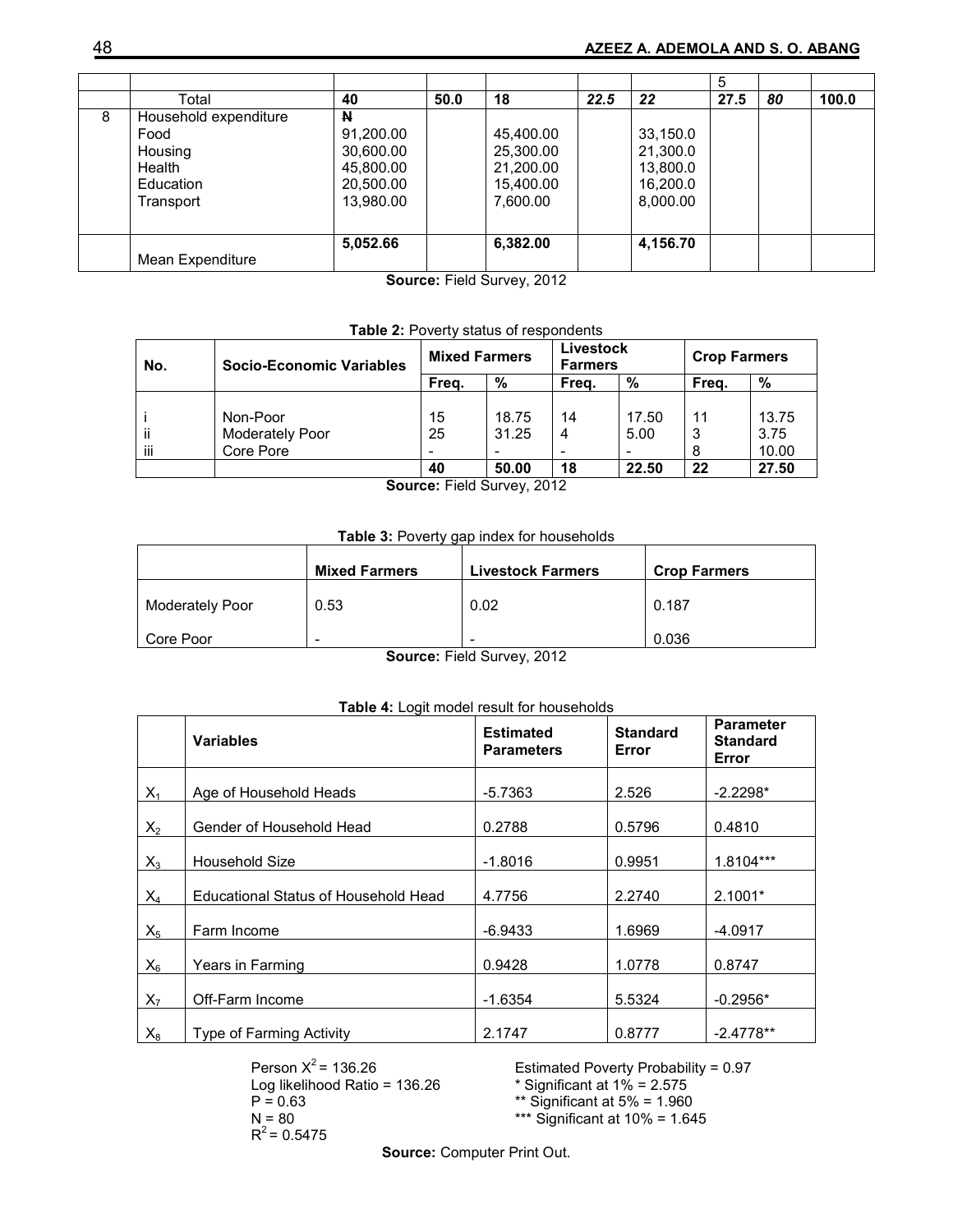**Sex:** There are more male headed households than female headed ones in the study area. Female respondents were more involved in livestock production. In general, just about a quarter of respondents are female(Table 1). Involvement of more women in the livestock farming can be attributed to small land requirement for livestock production as those are usually located within households.

#### **Level of Education**

 The level of education in the study area reveals that a little more than 50% have no formal education while the remaining 22% are educated up to primary and post-primary levels (Table 1). This shows that literacy in the area is still low, which might be responsible for the increase in the poverty level of the farmers.

### **Household size**

The average household size in the area is 5. The impact of large household size is such that it reduces per capita expenditure of the household, thereby aggravating poverty in the household. A large proportion of the respondents' households fall between size 1 and 3, and 4 and 6 persons constituting 72.7%, while above 11 persons were the least with 5% and 1.25% in mixed farmers and livestock farmers respectively. Although household size tend to reduce per capital expenditure, it can also enhance it depending on the distribution of household members between adult and children and whether such adults are working, thus supplementing household needs (income) and reducing poverty.

### **Income from Farming Activities**

In comparative terms, among the three economic activities in the study area the respondents involved in crop farming earn less than N1,000 monthly from farming activities. Those that earn  $N1,001$  – N4,000 monthly constitute the largest portion in mixed farming while a sizeable proportion of those engaged in livestock production earn over N10,000 monthly (Table 1). Using the average monthly income from farming activities, the result shows that crop farming households have the least value of N5,532.14. This is followed by N9,045 for mixed farming practitioners, and N16,309 for livestock farmers.

### **Income from Non-Farming Activities**

 The average monthly income from non-farming activities is N13,462 for crop farmers, N17,840 and N<sub>18</sub>,846 for mixed farming and livestock farming households respectively. This implies that those engaged in mixed farming and livestock earn more income from non-farm activities therefore have more to spend on basic necessities. Hence, the likelihood of being poor is lower. Fifty (50)% of respondents earn an income of between  $\frac{1415,000}{1}$  and  $\frac{1430,000}{1}$  per month. However, the average monthly income of respondents is N19,836 and only about 37% of respondents earn above this average income (Table 1).

### **Land Tenureship**

 The security of tenureship is shown as a key consideration in the type of crops grown, as it can be seen that those operating on leased land to be involved in cropping with 13.75%, those on family lands in mixed farming with 25%, while those that own land tend to be involved in livestock farming. Exactly half of the respondents in crop farming operate on leased land while about 12.5% of those in livestock farming own their farmlands.

#### **Household Expenditure**

 The main household expenditure is on food, transport, electricity, health and education. Expenditure on food constitute more than 50% of total expenditure per month for mixed farmers while it constitute 45% and 39% for livestock and crop farmers respectively. The food items vary from garri, beans, palm oil to vegetables and fruits. On the average, crop farmers spend N4,156.70 per month, while those in mixed and livestock farming spend an average of  $\mu$ 5,052.66 and  $\mu$ 6,382 respectively on food. On basic needs of households, the average expenditure per month of those engaged in crop farming stood at N1,091.03; N1,129.10 for mixed farming and  $\frac{141}{522.90}$  for livestock farming household. This implies that those in livestock farming spend more on basic necessities than those engaged in crop farming and mixed farming activities. Thus, the likelihood of being poor is lower than that of their counterparts in other categories.

#### **Poverty Status of Respondents**

 The total expenditure of households on food and non-food items was used in classifying them into poor and non-poor. The mean per capita household expenditure per month (MPCHHE) is N1,949.12. On this basis, N1,299.41 is the poverty line for moderately poor households while those with per capita expenditure above N1,949.12 are considered to be non-poor.

 Of those involved in crop farming, 50% are nonpoor while about 40% are poor and about 10% extremely poor. For those engaged in mixed farming, none of the household falls under the core poverty line, 31.25% are moderately poor while 18.15% are nonpoor. For livestock farmers 17.5% are non-poor, 5% are moderately poor and none of the households involved in livestock farming is extremely poor. This indicates a lower poverty level for those engaged in livestock farming (Table 2).

 The poverty gap index, which indicates or measures what would bring the expenditure of every poor person in the area exactly up to the level of poverty line, thereby eliminating poverty, and the severity of poverty of the 3 types of farming systems are shown in Table 3. The table shows that households that engaged in livestock farming have lower poverty gap index (0.02) as compared to those in mixed farming and crop. Those involved in crop farming have a poverty depth of 0.036 for extremely poor household and 0.187 for moderately poor.

 Hence, the amount of expenditure that is required by the moderately poor to cross the poverty cut-off point, supposing payment are to be made to poor households to lift them out of poverty is  $\frac{1243.05}{1000}$  for cropping households, N68.80 for mixed and N26.00 for livestock farming households. Therefore, to successfully alleviate poverty in the area, appropriate policy instruments and approaches should be fashioned to lift farming household out of poverty.